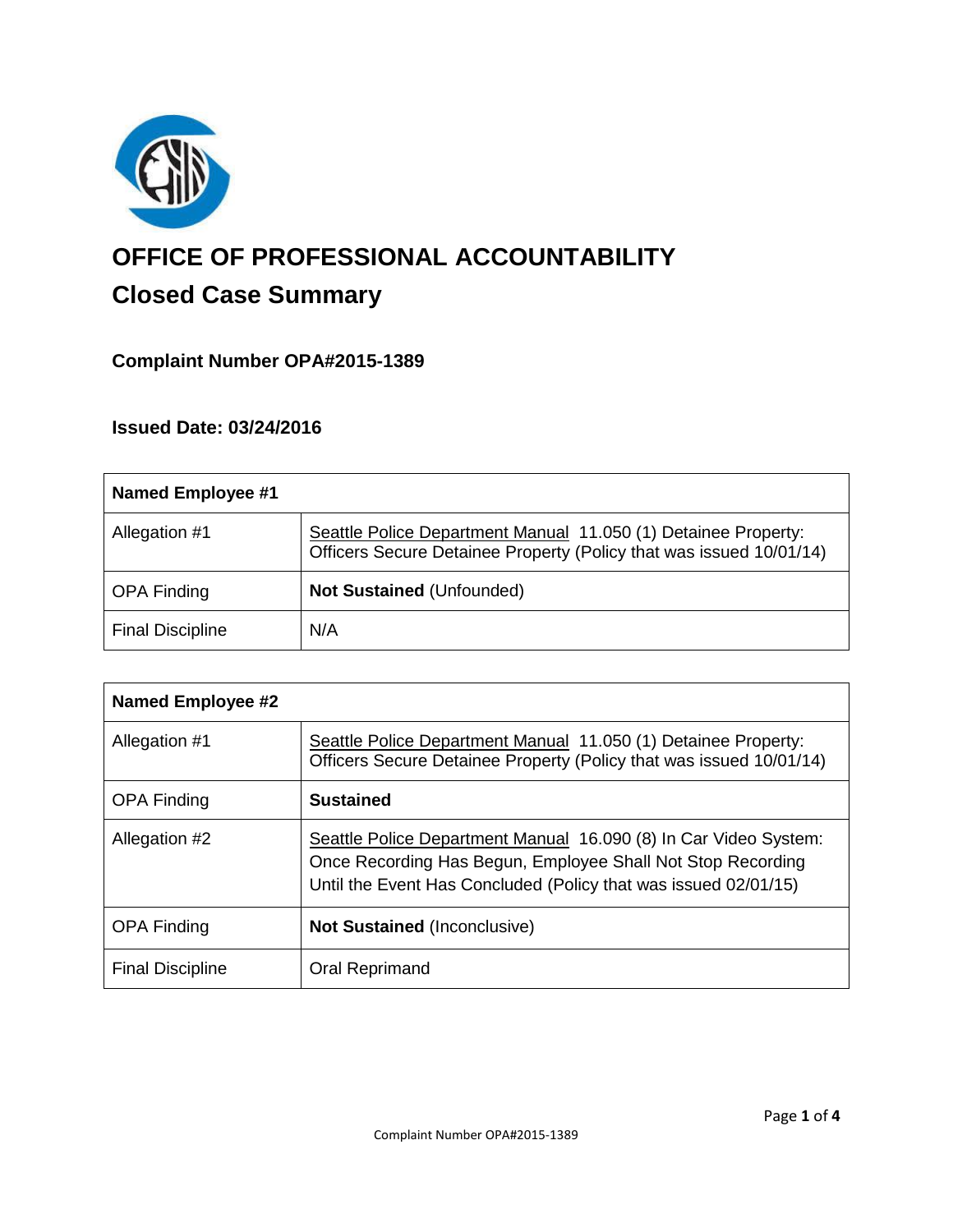| <b>Named Employee #3</b> |                                                                                                                                               |
|--------------------------|-----------------------------------------------------------------------------------------------------------------------------------------------|
| Allegation #1            | Seattle Police Department Manual 11.050 (1) Detainee Property:<br>Officers Secure Detainee Property (Policy that was issued 10/01/14)         |
| <b>OPA Finding</b>       | <b>Not Sustained (Unfounded)</b>                                                                                                              |
| Allegation #2            | Seattle Police Department Manual 16.090 (6) In Car Video System:<br>Employees Will Record Police Activity (Policy that was issued<br>02/01/15 |
| <b>OPA Finding</b>       | <b>Sustained</b>                                                                                                                              |
| <b>Final Discipline</b>  | <b>Written Reprimand</b>                                                                                                                      |

| Named Employee #4       |                                                                                                                                               |
|-------------------------|-----------------------------------------------------------------------------------------------------------------------------------------------|
| Allegation #1           | Seattle Police Department Manual 11.050 (1) Detainee Property:<br>Officers Secure Detainee Property (Policy that was issued 10/01/14)         |
| <b>OPA Finding</b>      | <b>Not Sustained (Unfounded)</b>                                                                                                              |
| Allegation #2           | Seattle Police Department Manual 16.090 (6) In Car Video System:<br>Employees Will Record Police Activity (Policy that was issued<br>02/01/15 |
| <b>OPA Finding</b>      | <b>Sustained</b>                                                                                                                              |
| <b>Final Discipline</b> | No Discipline, additional training to be provided                                                                                             |

## **INCIDENT SYNOPSIS**

The named employees were dispatched to a report of a suspicious man walking around with a flashlight and a sword. An update to the call indicated that the caller thought that the man may be in crisis as he was slashing the sword at the main entrance of an apartment building. The named employees located a subject who matched the description inside the apartment complex. The subject was checked for additional weapons and was arrested for unlawful use of weapons. The subject, the complainant, was brought over to named employee #1's patrol vehicle and named employee #2 began to secure the complainant's property. The complainant mentioned that he left the stove on in his apartment and indicated that he lives with his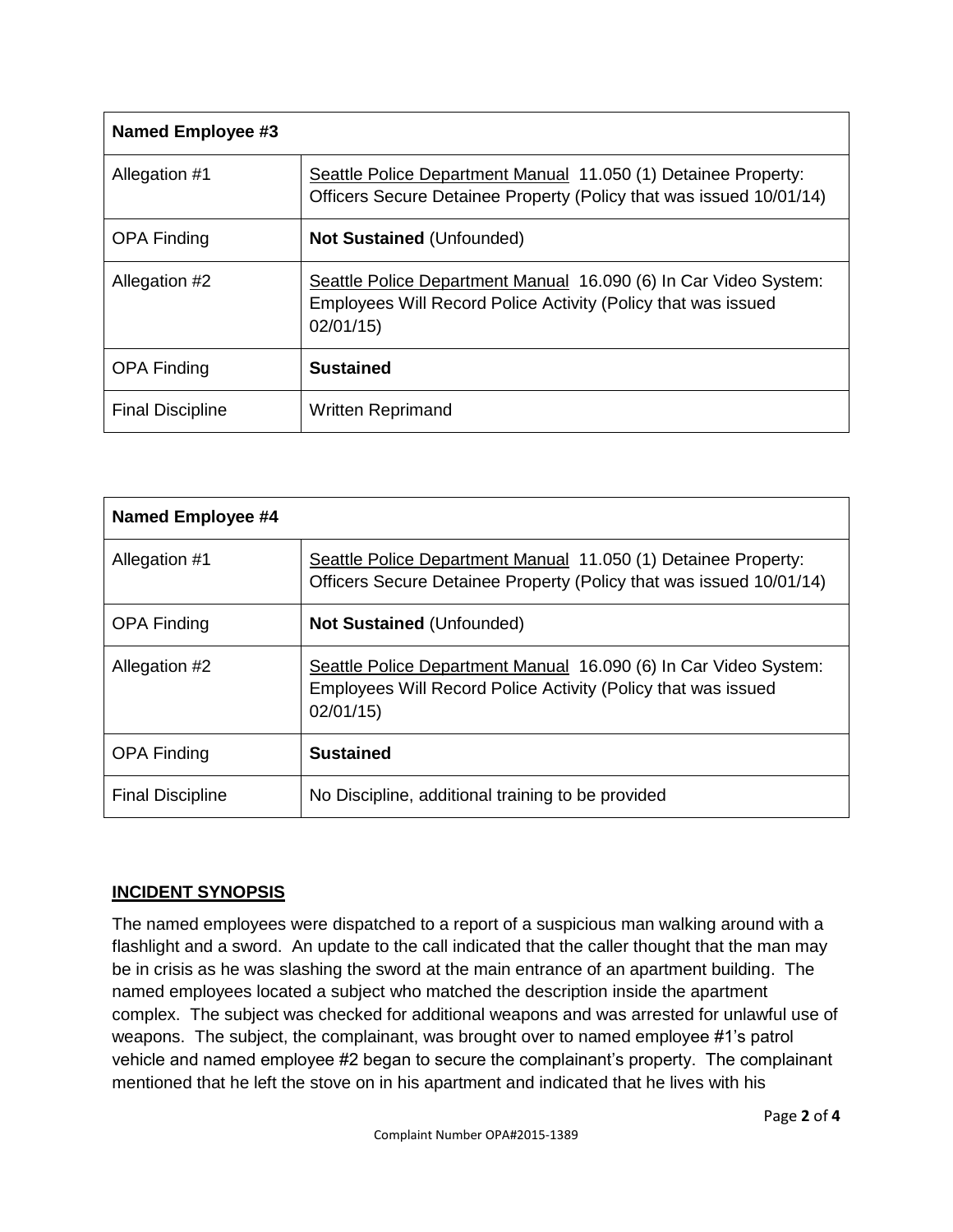girlfriend. Named employee #2, #3 and #4 walked to the apartment complex. Only named employee #2 had his In-Car Video (ICV) microphone activated. There was a conversation with a female manager or neighbor indicating that the complainant lives with his girlfriend and then the wireless signal is lost and muting occurs. No further conversation is heard until the officers are seen exiting the complex. The complainant was booked into jail and the property form did not include keys.

### **COMPLAINT**

The complainant alleged that the named employees kept his keys after he had been arrested.

### **INVESTIGATION**

The OPA investigation included the following actions:

- 1. Review of the complaint
- 2. Search for and review of all relevant records and other evidence
- 3. Interviews of SPD employees

#### **ANALYSIS AND CONCLUSION**

The evidence showed that named employee #2 was responsible for the complainant's keys and handed them over to the female with whom the complainant had been living. The complainant had not asked the police to give his keys to the female, nor did named employee #2 have the complainant's permission to do so. The complainant's reaction when he discovered his keys missing and his decision to file a complaint about his missing keys are further evidence that named employee #2 did not secure the complainant's property as required by policy. The OPA investigation showed that named employee #1, #3 and #4 were not responsible for the complainant's keys. During the investigation it was determined that named employee #2 muted his In-Car Video microphone during this event and that named employee #3 and #4 did not have an In-Car Video for this event.

#### **FINDINGS**

#### **Named Employee #1**

Allegation #1

The evidence showed that named employee #1 was not responsible for the complainant's keys. Therefore a finding of **Not Sustained** (Unfounded) was issued for *Detainee Property: Officers Secure Detainee Property*.